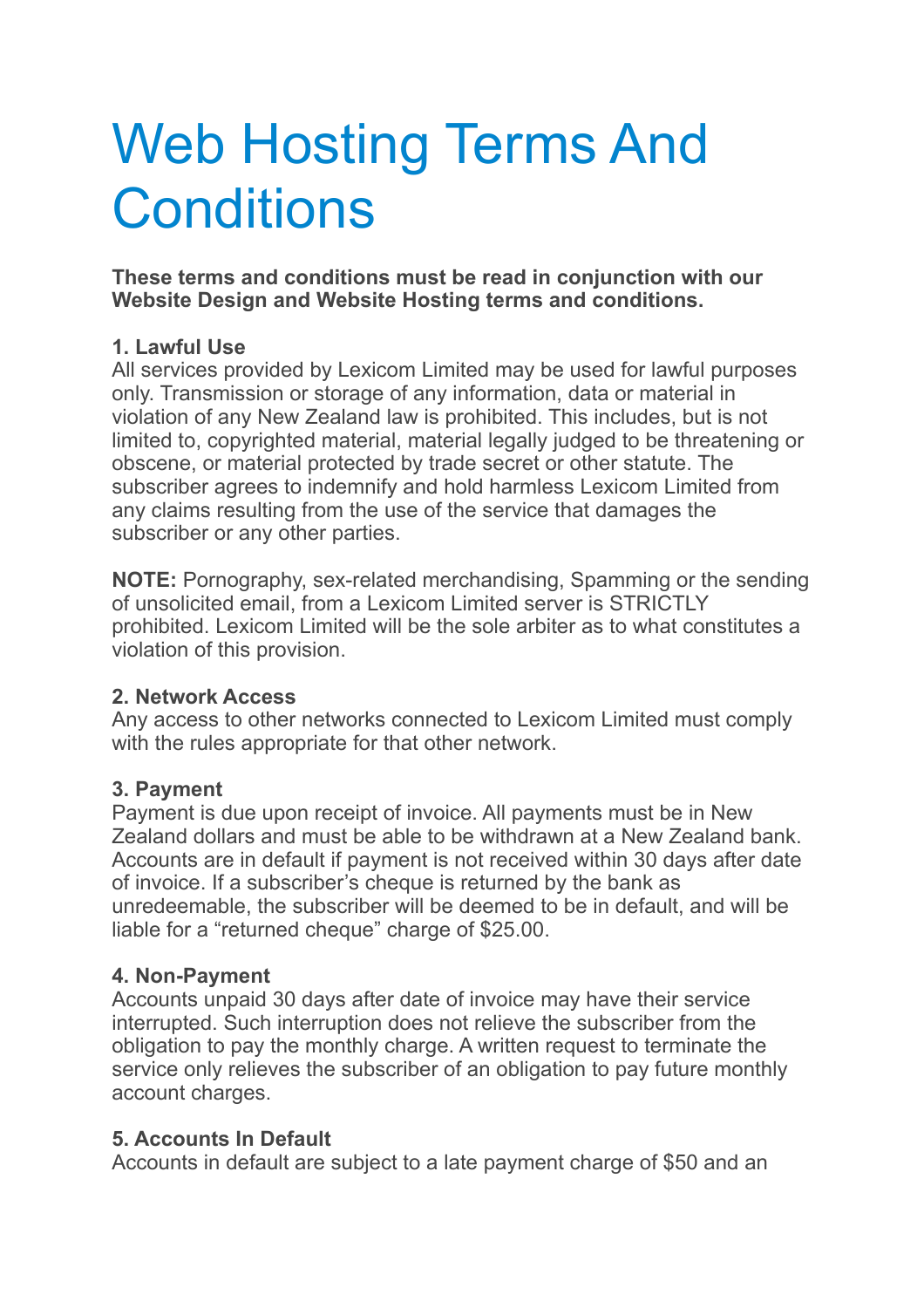interest charge of 2% per month on the outstanding balance. If the subscriber defaults, the subscriber agrees to pay Lexicom Limited its reasonable expenses, including solicitor and collection agency fees, incurred in enforcing its rights under these Terms and Conditions.

#### **6. Data Retention**

All files, information and mail under the account will be preserved for 60 days from the date the payment is due. If the payment is not received after 60 days, all files, information and mail under the account may be deleted. If the subscriber wishes to use the service again, the subscriber must reapply as a new subscriber. For this, an activation fee will be required.

# **7. Data Deletion**

The subscriber agrees that Lexicom Limited has the right to delete all data, files or other information that is stored in the subscriber's account if the subscriber's account with Lexicom Limited is terminated, for any reason, by either Lexicom Limited or the subscriber.

# **8. Account Access**

System accounts cannot be transferred or used by anyone other than the subscriber without prior permission from Lexicom Limited.

# **9. Backup Recovery**

Depending on the time frame concerned, the recovery of customer backup data may incur a fee to cover Lexicom Limited time and/or associated costs.

# **10. Login Sessions**

No more than one login session may be used at any time by the subscriber or any system account. If the subscriber has multiple accounts, the subscriber is limited to one login session per system account at any time. User programs may be run only during login sessions. Accounts which have been transferred to other parties, or show other activity in violation of this paragraph, or paragraph (8) herein, are subject to immediate cancellation.

#### **11. Account Suspension**

Lexicom Limited shall have the right to suspend service to the subscriber at any time, and for any reason, without notice. If such a suspension is to last for more than 2 days, the subscriber may be notified as to the reason. Account suspension will not be done without good reason (such as an account been hacked or corrupted).

#### **12. Service Cancellation**

Services provided by Lexicom Limited may be cancelled in writing at any time by either party without penalty provided one month notice is given in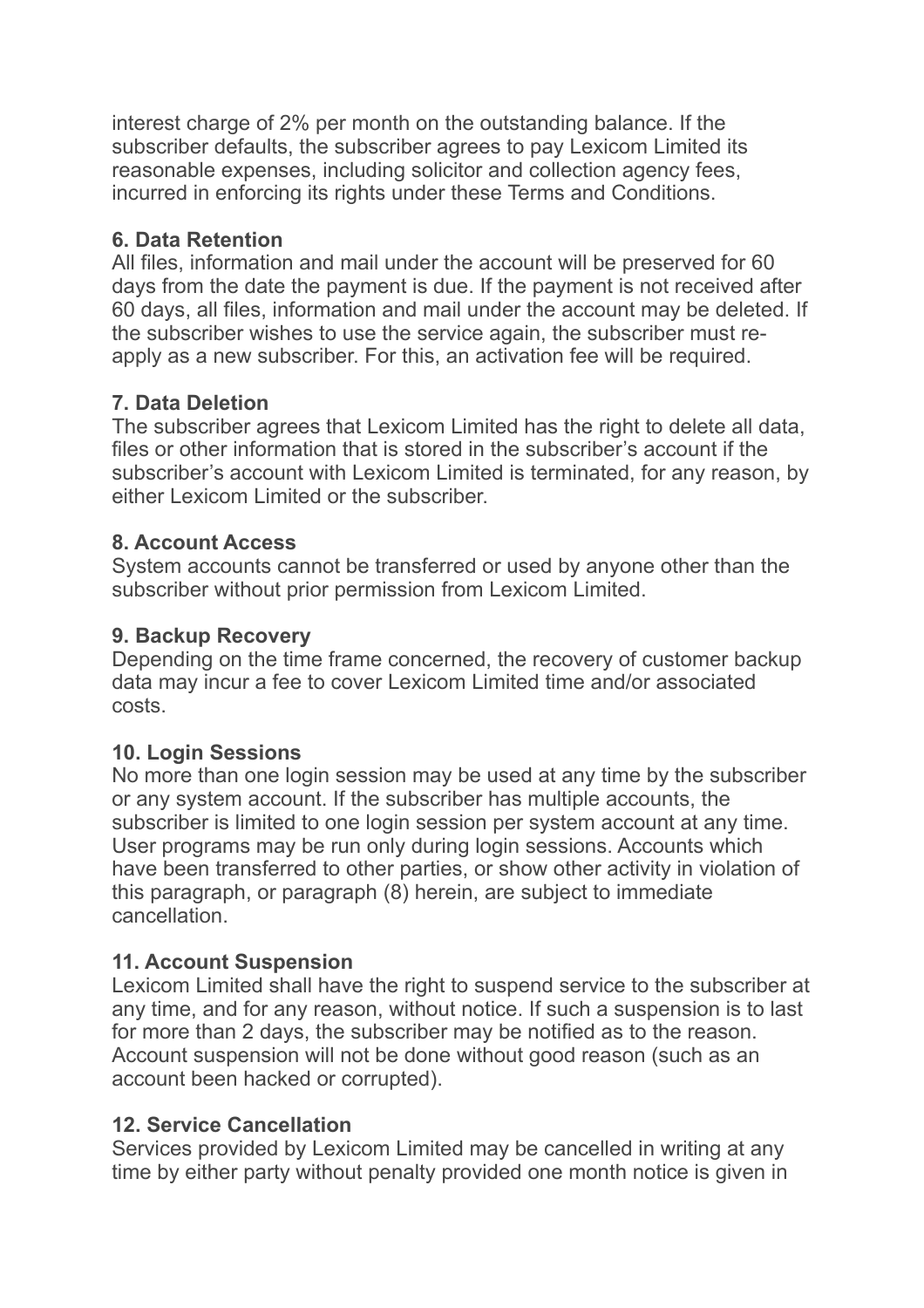writing. Lexicom Limited reserves the right to change the rate by notifying the subscriber 15 days in advance of the effective date of the change.

#### **13. Age**

The subscriber must certify that he or she is at least 18 years of age.

#### **14. Service Provision**

If the subscriber requests that Lexicom Limited provide services not delineated herein, the subscriber agrees to pay Lexicom Limited's price for such services in effect at the time such service was rendered.

# **15. Data Control**

Lexicom Limited exercises no control whatsoever over the content of the information passing through Lexicom Limited.

#### **16. No Warranties**

Lexicom Limited makes no warranties of any kind, whether expressed or implied, for the service it is providing. Lexicom Limited also disclaims any warranty of merchantability or fitness for a particular purpose. Lexicom Limited will not be responsible for any damage suffered. This includes loss of data resulting from delays, non-deliveries, miss-deliveries, or service interruptions. Use of any information obtained via Lexicom Limited is at the subscriber's own risk. Lexicom Limited specifically denies any responsibility for the accuracy or quality of information obtained through its services.

#### **17. Exclusion of Liability**

**(a)** Any defect in the services or in its maintenance shall not entitle the Subscriber to immediate cancellation of this contract.

**(b)** Without limiting the other terms of this contract, the Subcribers's sole remedy against Lexicom Limited shall be limited to breach of contract and Lexicom Limited's sole and total liability for any such claim shall be limited to, at the option of Lexicom Limited, either the re-supply of the services again or the amount of the current monthly Subscriber's Levies for the month during which the breach allegedly occurred.

**(c)** Subject only to Lexicom Limited's liability for breach of contract (if any) pursuant to clause 16 above, Lexicom Limited will not be liable to the Subscriber for any claim for breach of contract, breach of statute or breach of duty in tort (including negligence) or for any claim in equity or otherwise at law for any losses or damages whether general, exemplary, punitive, direct, indirect or consequential (including any claim for loss of profits) however caused which may be suffered or incurred by the Subscriber or any third person or which may arise directly or indirectly out of or in respect of this contract or the services (or its maintenance) or by reason of any act or omission on the part of Lexicom Limited to comply with its obligations under this contract.

**(d)** Notwithstanding anything herein contained or implied no employee,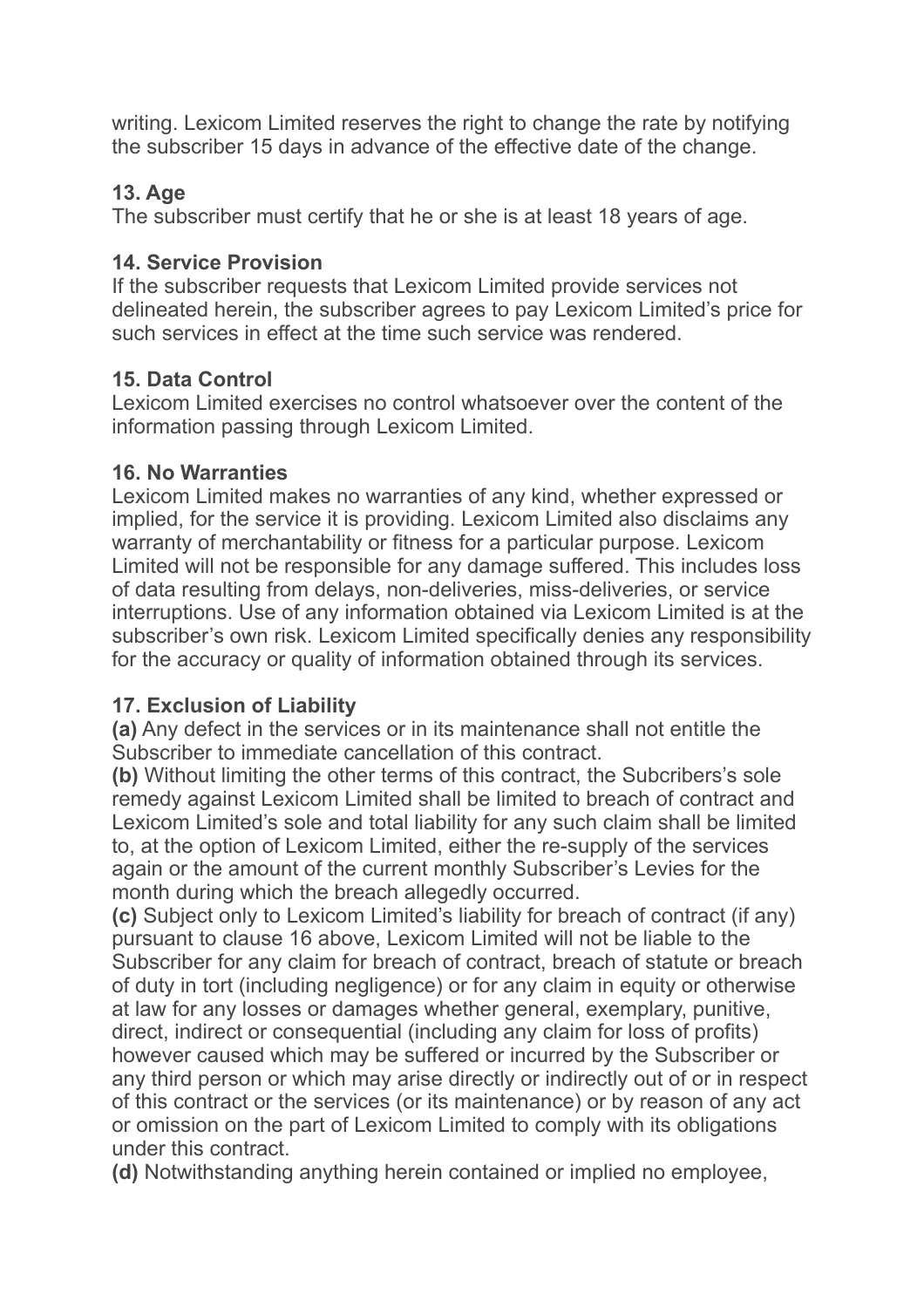agent or director of Lexicom Limited will be liable to the Subscriber for any breach of duty or care in contract, tort, equity or otherwise in relation to the performance of obligations under this contract or in relation to the subject matter of this contract.

**(e)** To the maximum extent permitted by law all terms, warranties or representations, whether statutory or otherwise and whether express or implied, oral or written as to the state, merchantability, quality, fitness for purpose or fitness of the services and its maintenance are hereby excluded.

**(f)** Notwithstanding anything else herein contained or implied Lexicom Limited is not attempting to exclude any of its legal liabilities under the Consumer Guarantees Act 1993.

**(g)** This clause shall survive termination of this contract.

#### **18. Relationship of the Parties**

The Subscriber warrants it has not relied on:

**(a)** Any representation made by or on behalf of Lexicom Limited which has not been expressly stated in this contract; or upon any publicity material or brochures produced by or on behalf of Lexicom Limited.

**(b)** This contract constitutes the complete and exclusive understanding between the parties in relation to the subject matter hereof and supersedes all prior contracts, proposals, communications and representations made by either party (whether oral or written) and this contract may only be modified if such modification is in writing and signed by a duly authorised representative of each party. This contract shall prevail over any inconsistent terms and conditions in any other contract between the parties whether in correspondence or otherwise and any conditions or stipulations to the contrary are hereby excluded and extinguished. Except as otherwise expressly stated in this contract, neither party has any other responsibility or obligation to the other.

#### **19. Non Waiver**

Failure by any party to enforce any right or obligation with respect to any matter arising in connection with this contract shall not constitute a waiver as to that matter or any other matter either then or in the future. Any waiver of any right or obligation under this contract shall only be of any force and effect if such waiver is in writing and is expressly stated to be a waiver of a specified right or obligation under this contract.

#### **20. Contract Provisions**

Should any provision of this contract be held to be illegal, invalid, or unenforceable by a court law, the legality, validity and enforceability of the remaining provisions of this contract shall remain unaffected thereby unless otherwise stated.